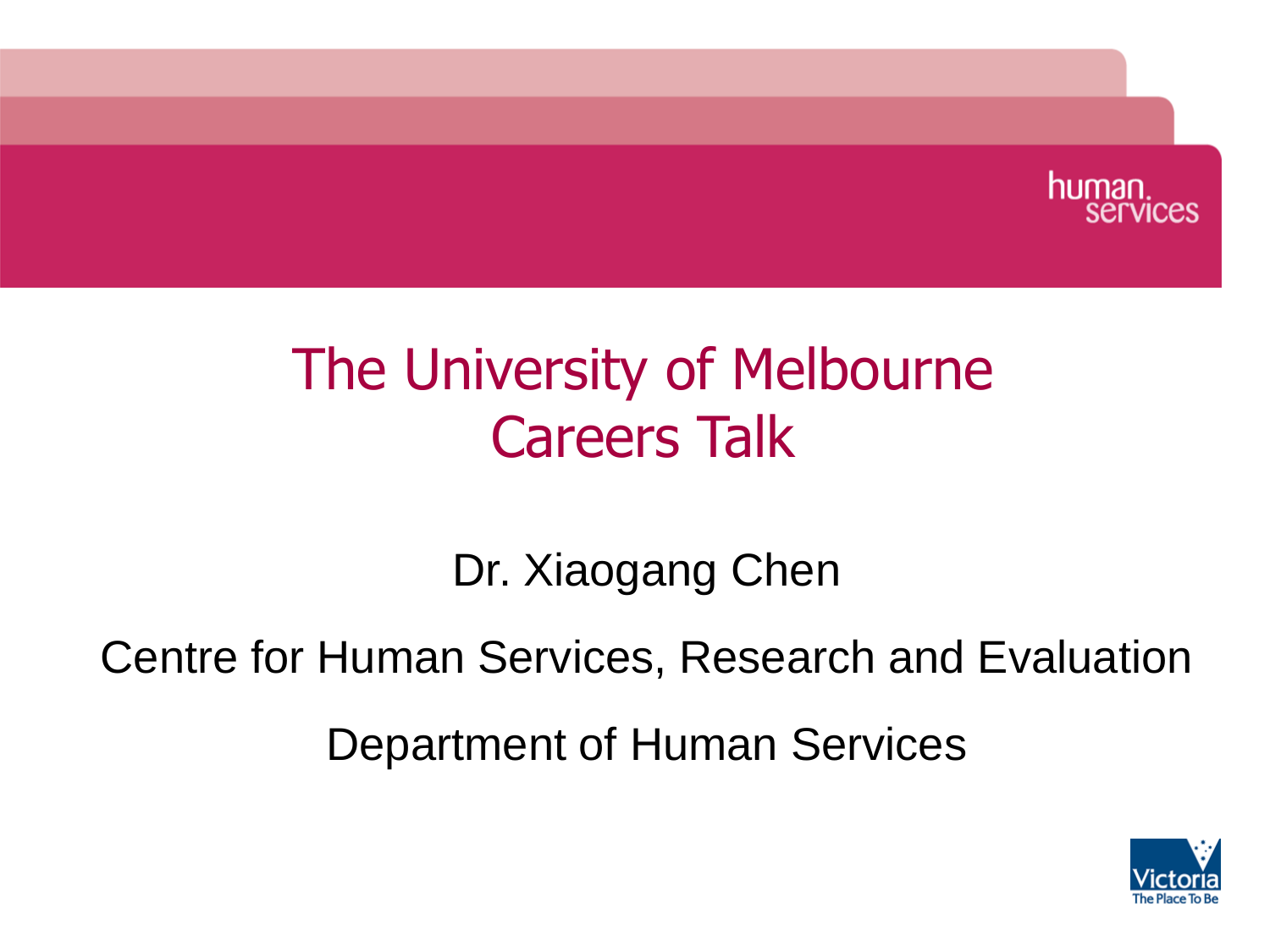# My Qualifications

- Bachelor of Science in Geography, Zhejiang University, China
- Master of Science in GIS (Geographic Information System) and Mapping, Changchun Institute of Geography, Chinese Academy of Sciences, China
- Postgraduate Diploma in Geo-information Production, International Institute for Aerospace Survey and Earth Science (ITC), The Netherlands
- Doctor of Philosophy in Geomatics, The University of Melbourne (2003-2006)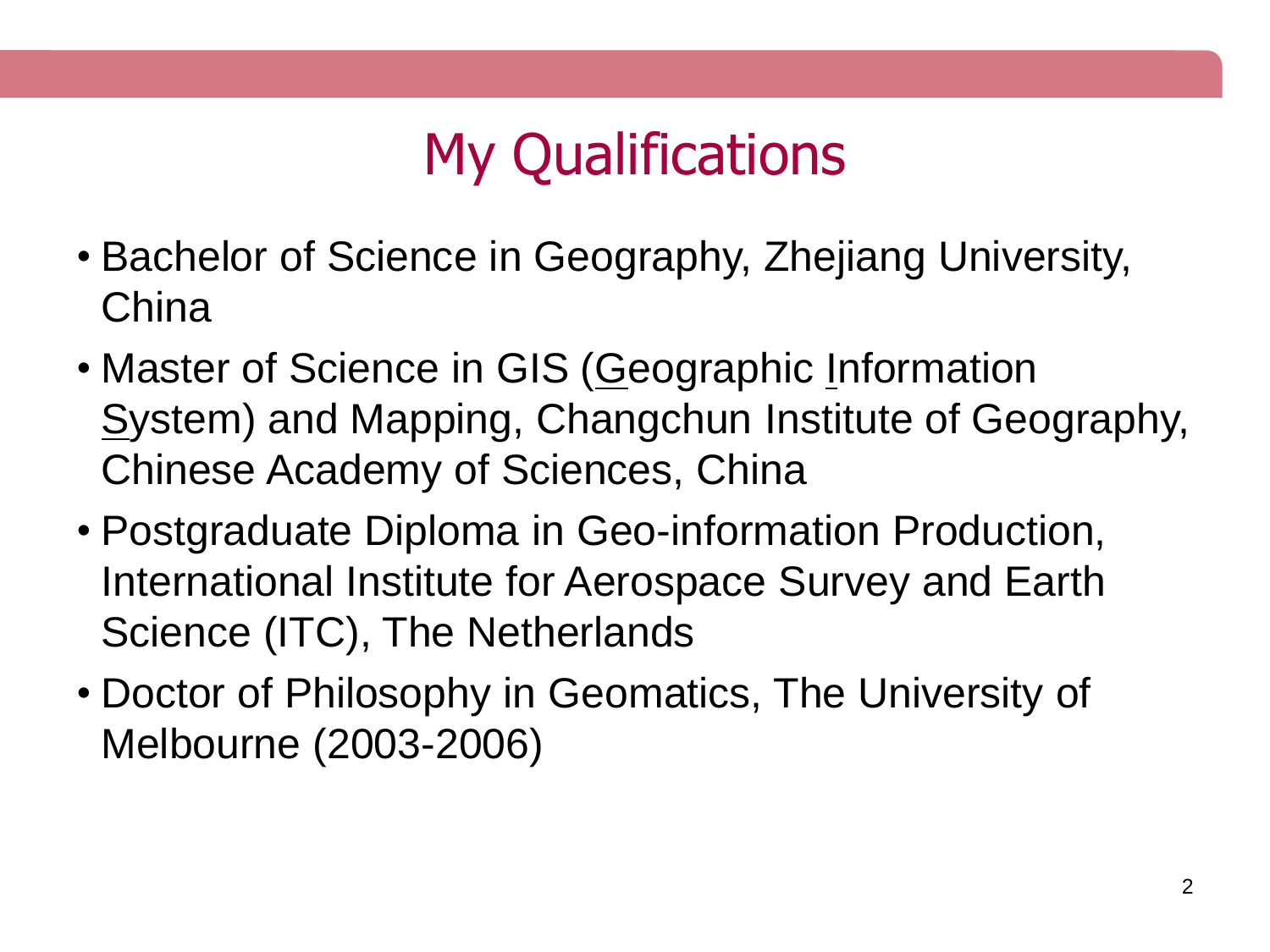## My Career Profiles – In Overseas

I have held various positions in academics, governments, industries and international organisations in either overseas or Australia.

- Research Assistant/Fellow at the Institute of Geography, Chinese Academy of Sciences, China
- Senior Land Surveyor at Rolong Land Baord, Ministry of Local Government, Lands and Housing, Botswana
- Senior Research Fellow at the Institute of Geography, Chinese Academy of Sciences, China
- Project Consultant for UNDP, UNICEF, WFP (UN, China)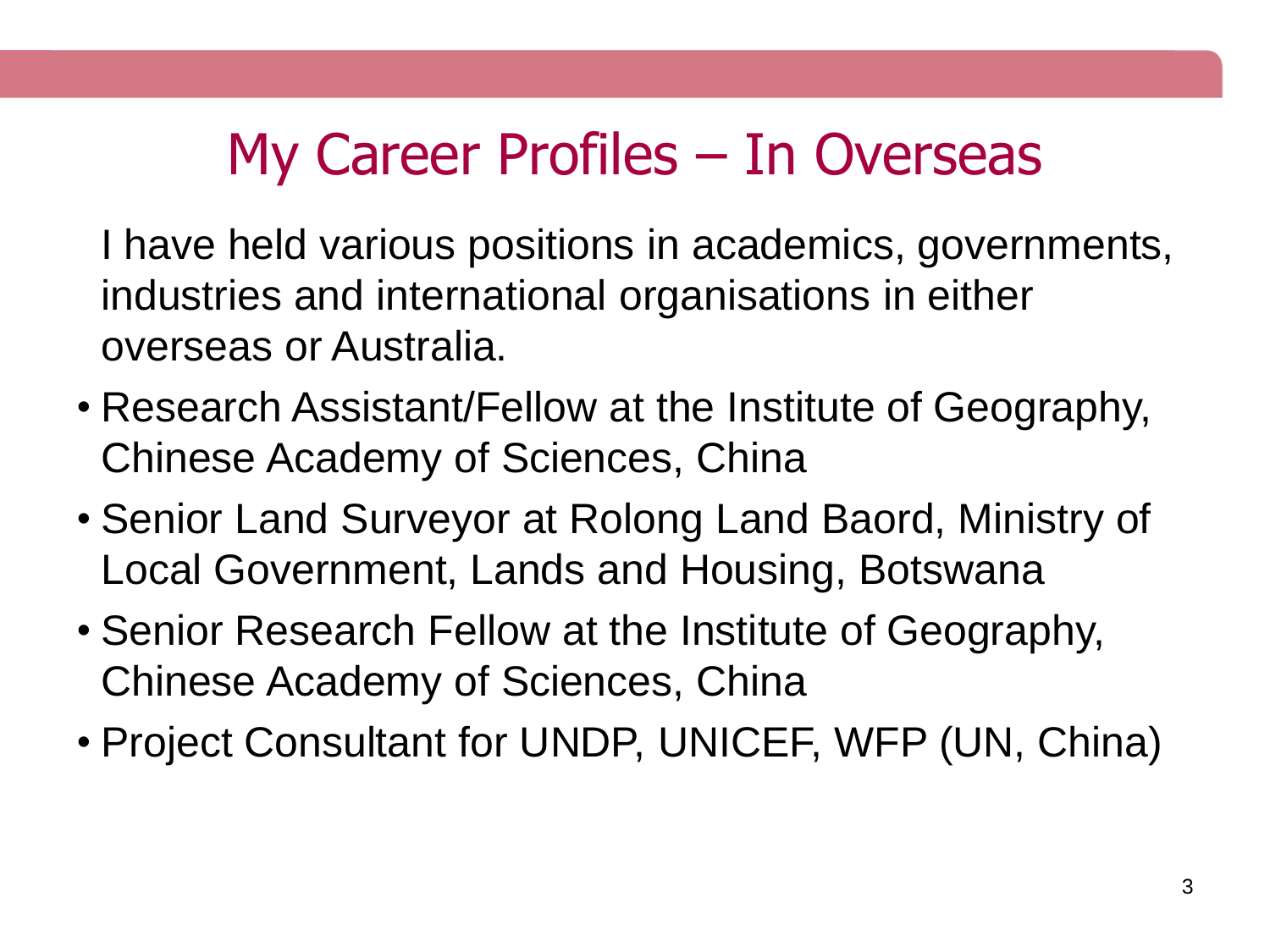## My Career Profiles – In Australia

- Visiting Fellow at the Department of Geomatics, The University of Melbourne (2001-2002)
- PhD Candidate at the Dept. of Geomatics (2003-2006)
- Data and Knowledge Analyst at Spatial Sciences, Primary Industries Research, Victoria (Feb 2006 – Aug 2006)
- Research Fellow at the School of Population Health, the University of Melbourne (Dec 2006 – Oct 2008)
- Senior Data Analyst at DHS (Oct 2008 current) 1) Disability Services Division
	- 2) Industry, Workforce and Strategy Division
	- 3) Centre for Human Services, Research and Evaluation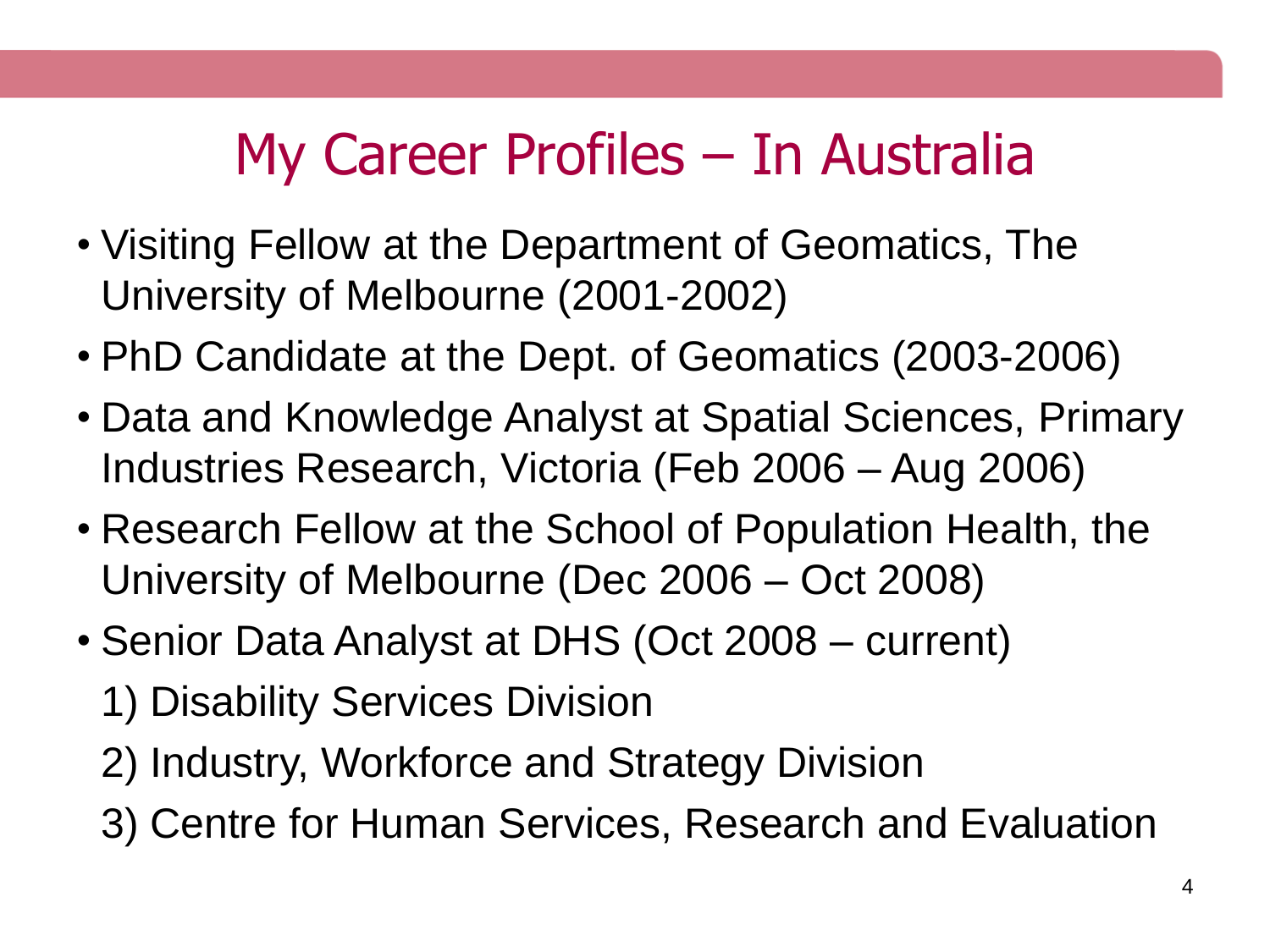### What we do - DHS

DHS is a government service organisation, funding and delivering high quality community and housing services to support and protect Victorians most in need.

- Supporting Victorians living with disabilities
- Protecting vulnerable children
- Assisting young people entering or leaving the youth justice system
- Providing more and better public and social housing
- Improving the range of affordable housing options
- Reducing homelessness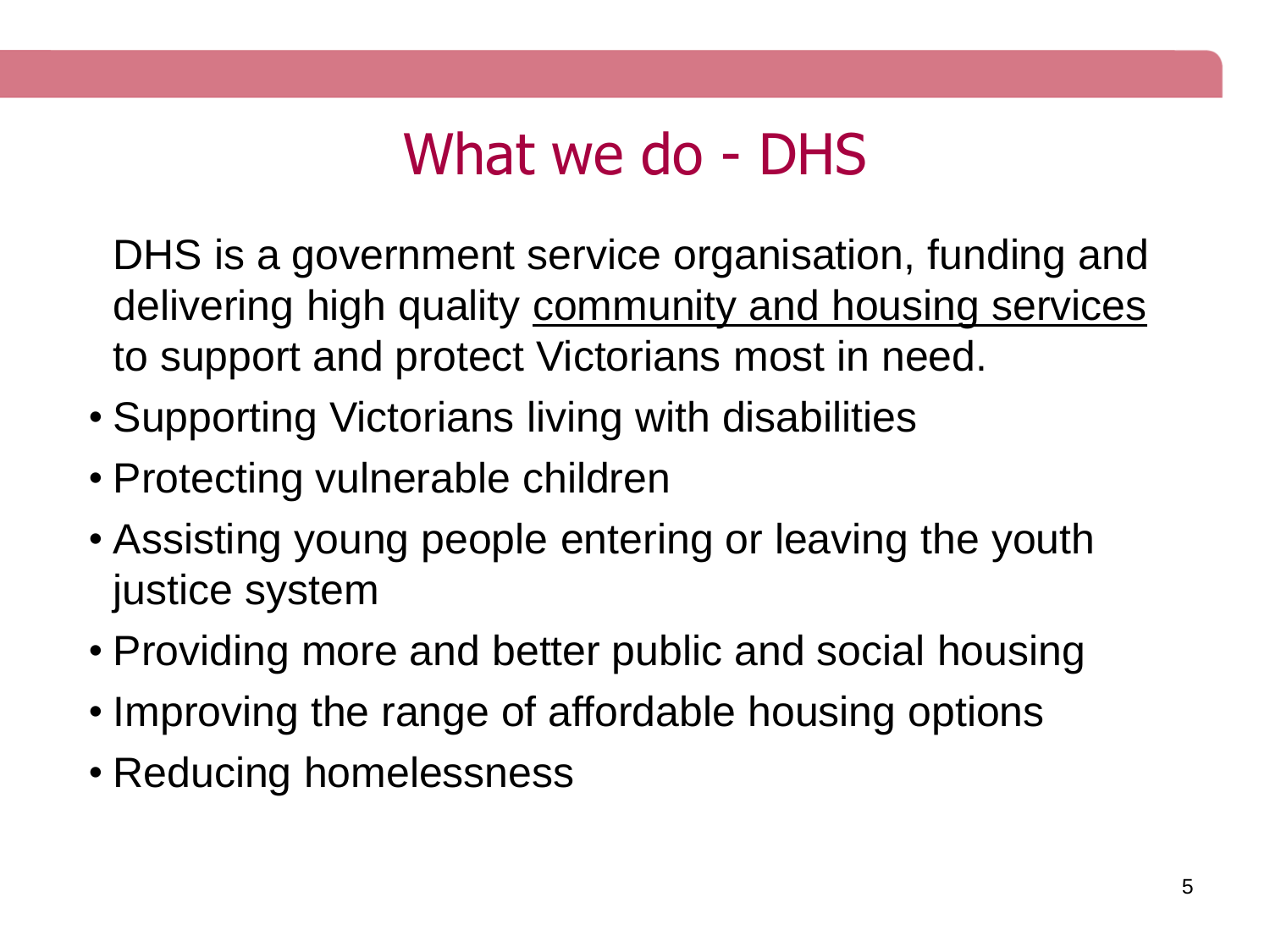#### What we do – Modelling and Forecasting Unit, Centre for Human Services, Research and Evaluation

#### **Key Functions and Activities**

- Modelling socio-economic events and trends to assess their impact on the human services system
- Undertaking forecasting for human services delivery to inform strategic planning and decision making
- Conducting GIS analysis and spatial mapping to inform location-based service planning and policy development
- Providing advice and assistance to policy and program development activities for decision-making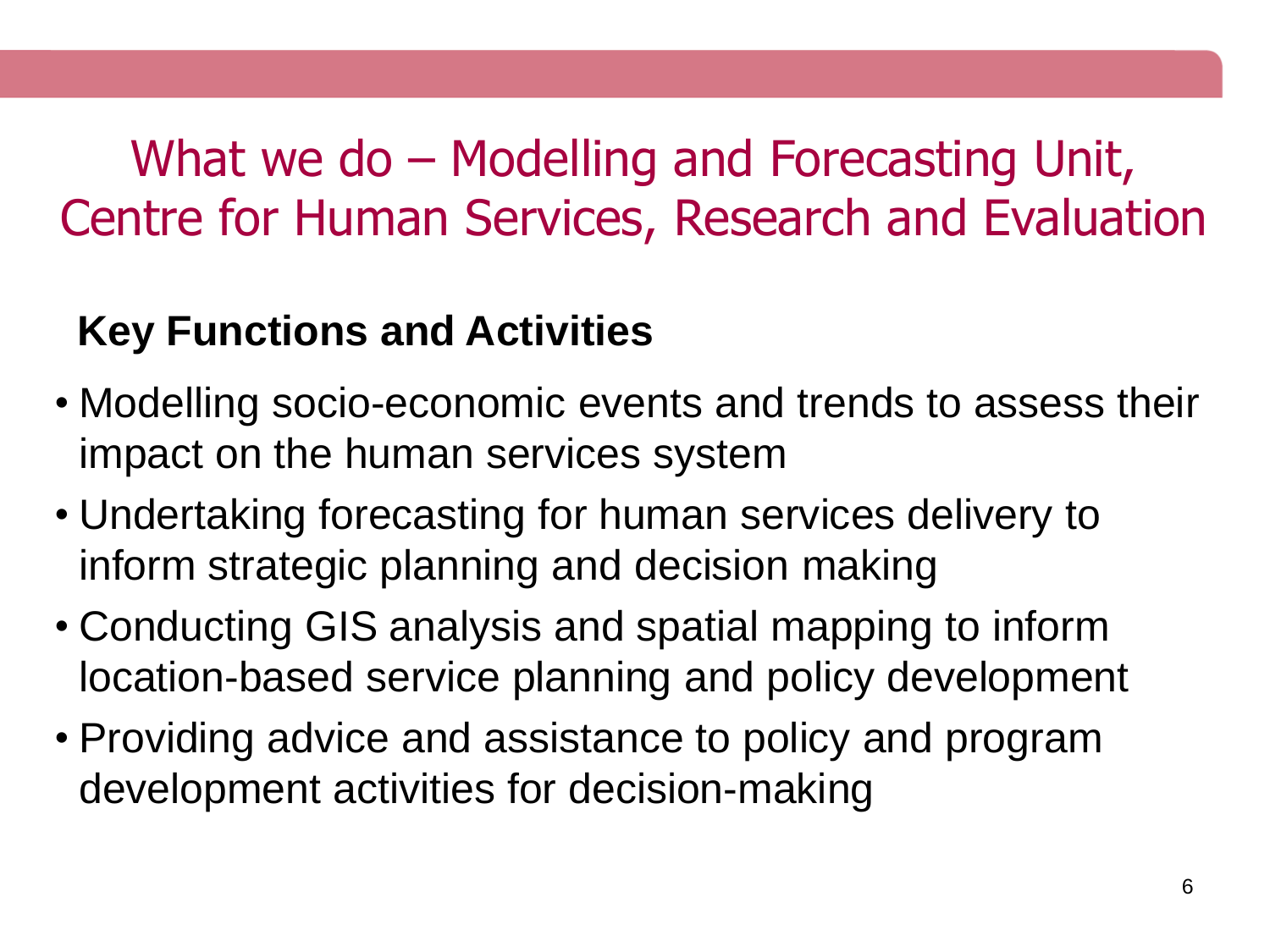#### Time Series Forecasting Project

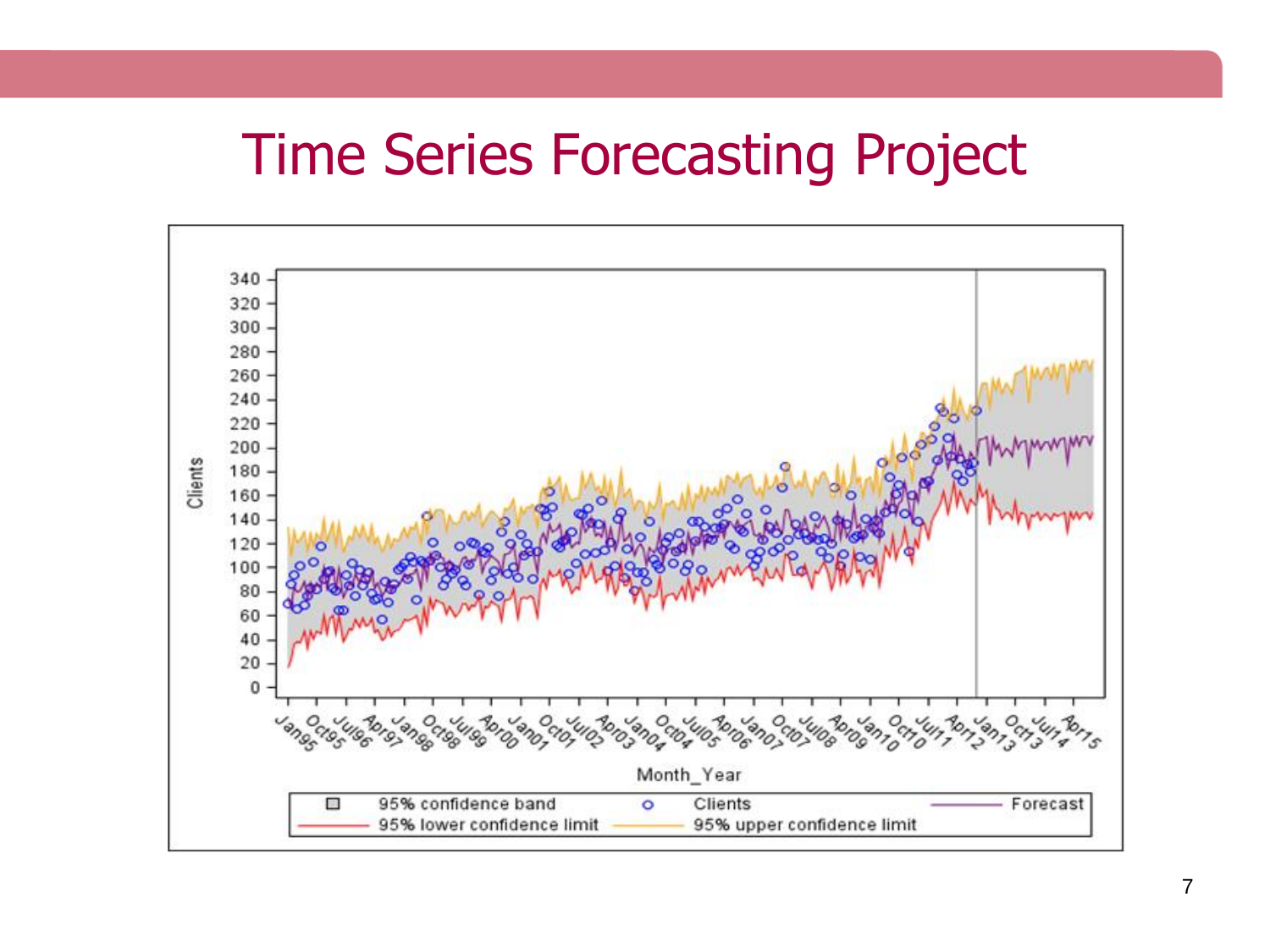#### Survival Analysis of Repeat Clients

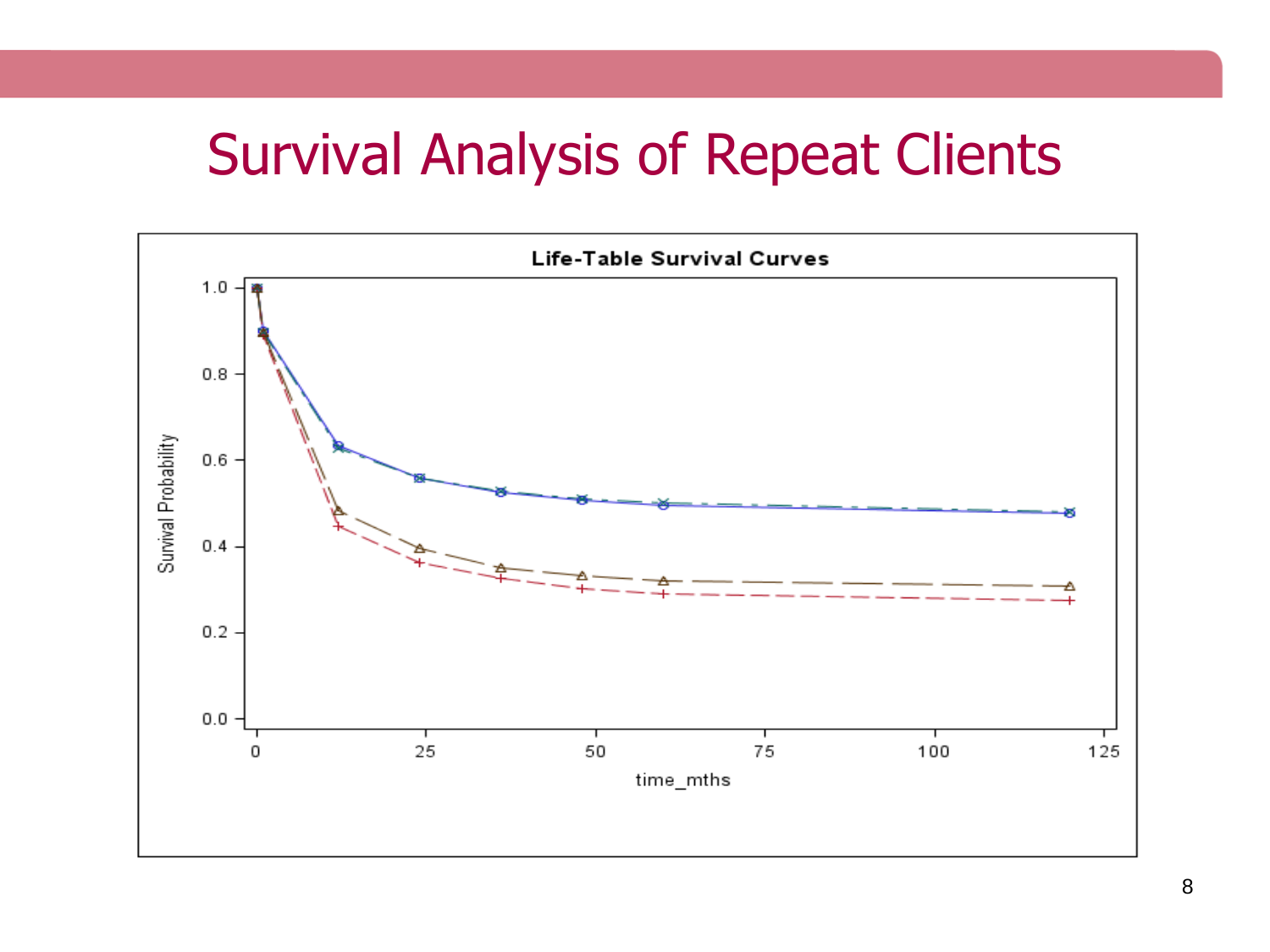#### Queueing Model

A joint project between DHS and Stats Department to develop a queueing model for capacity planning of human services

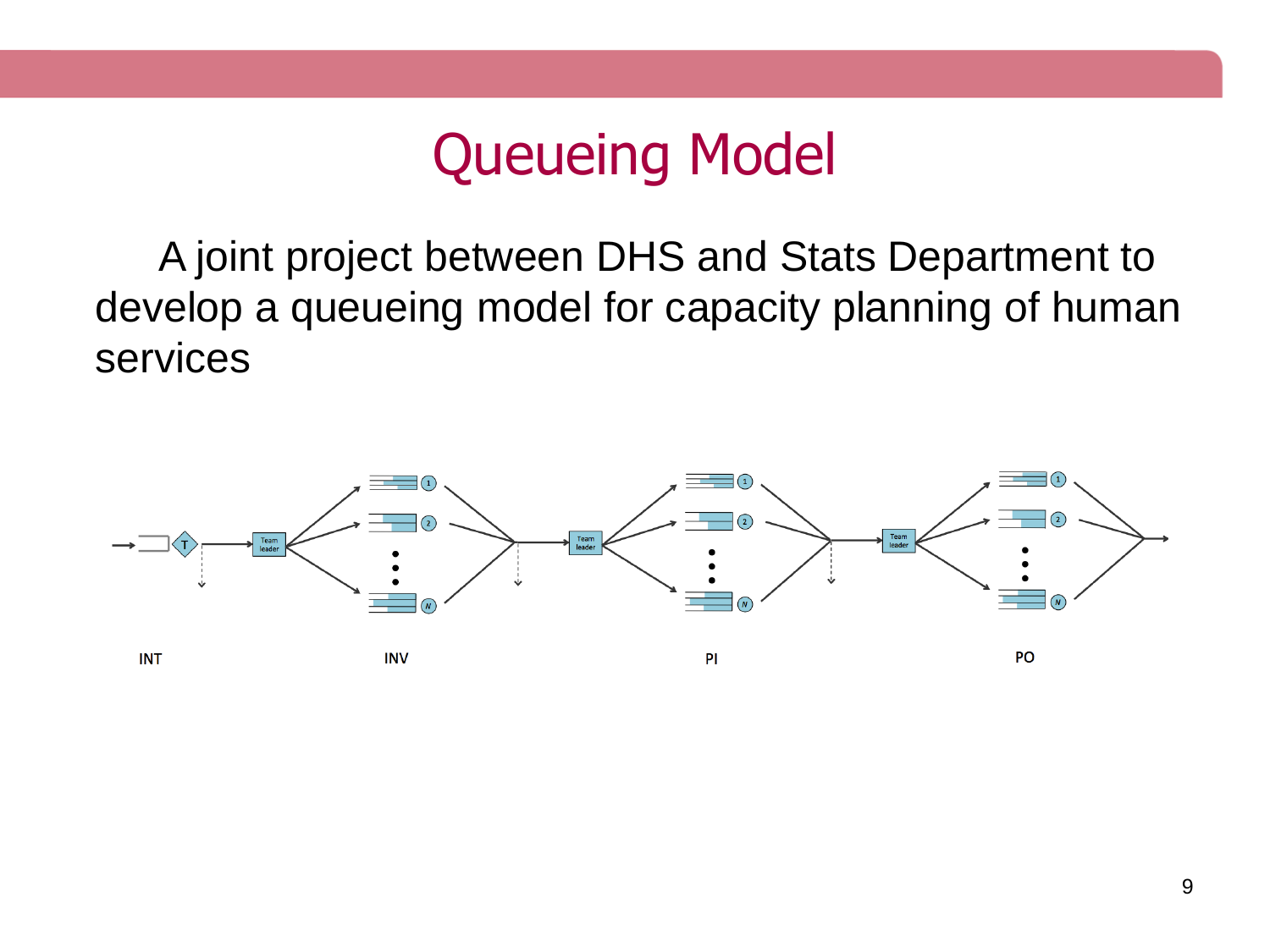### Social Housing Demand Project

•To provide an analysis of unmet social housing demand by various household types by LGA, current and projected

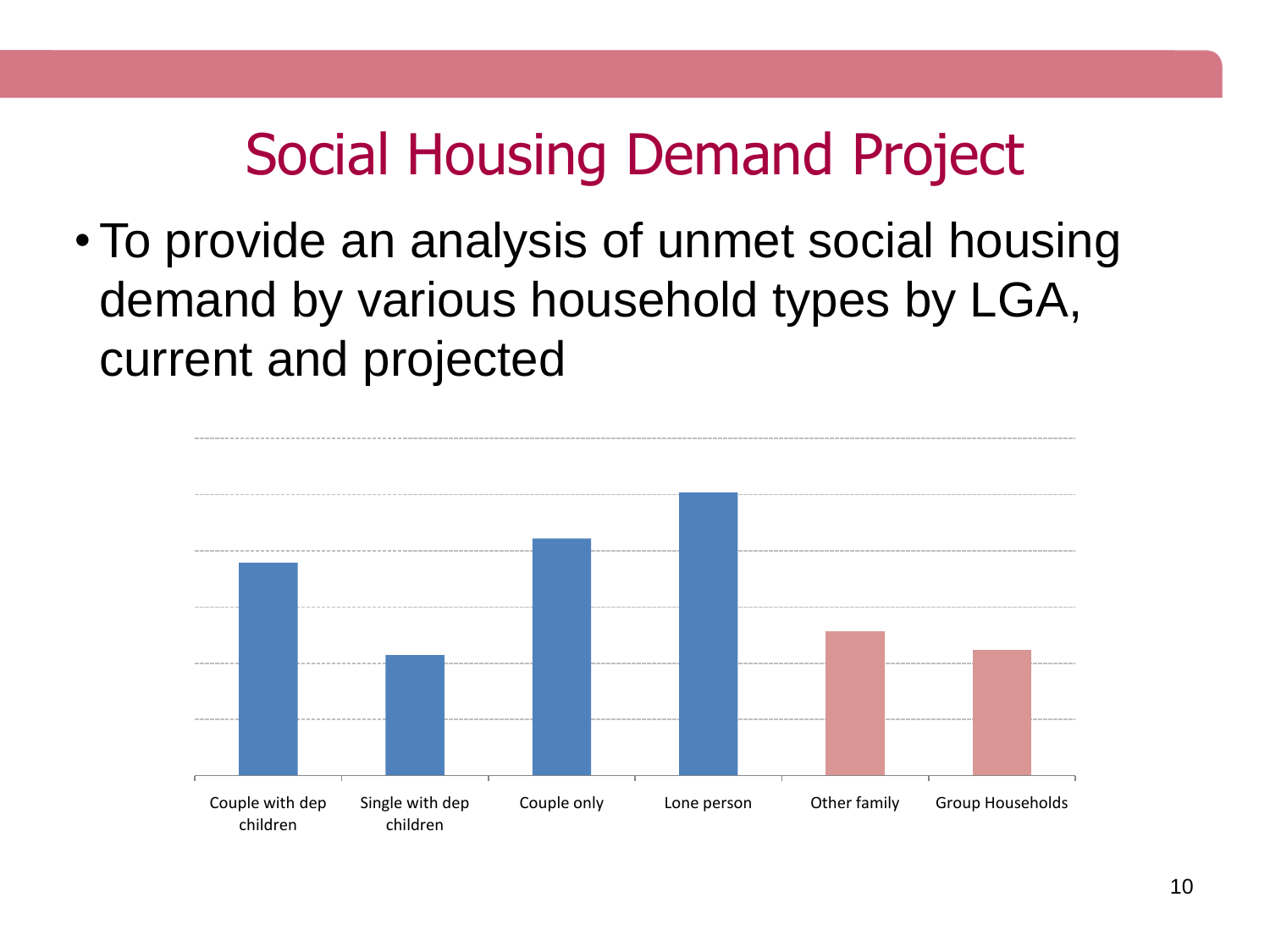#### Location-based Service Demand Project

• To identify service gap in Victorian Growth Area to plan and improve future services, based on population growth forecasting

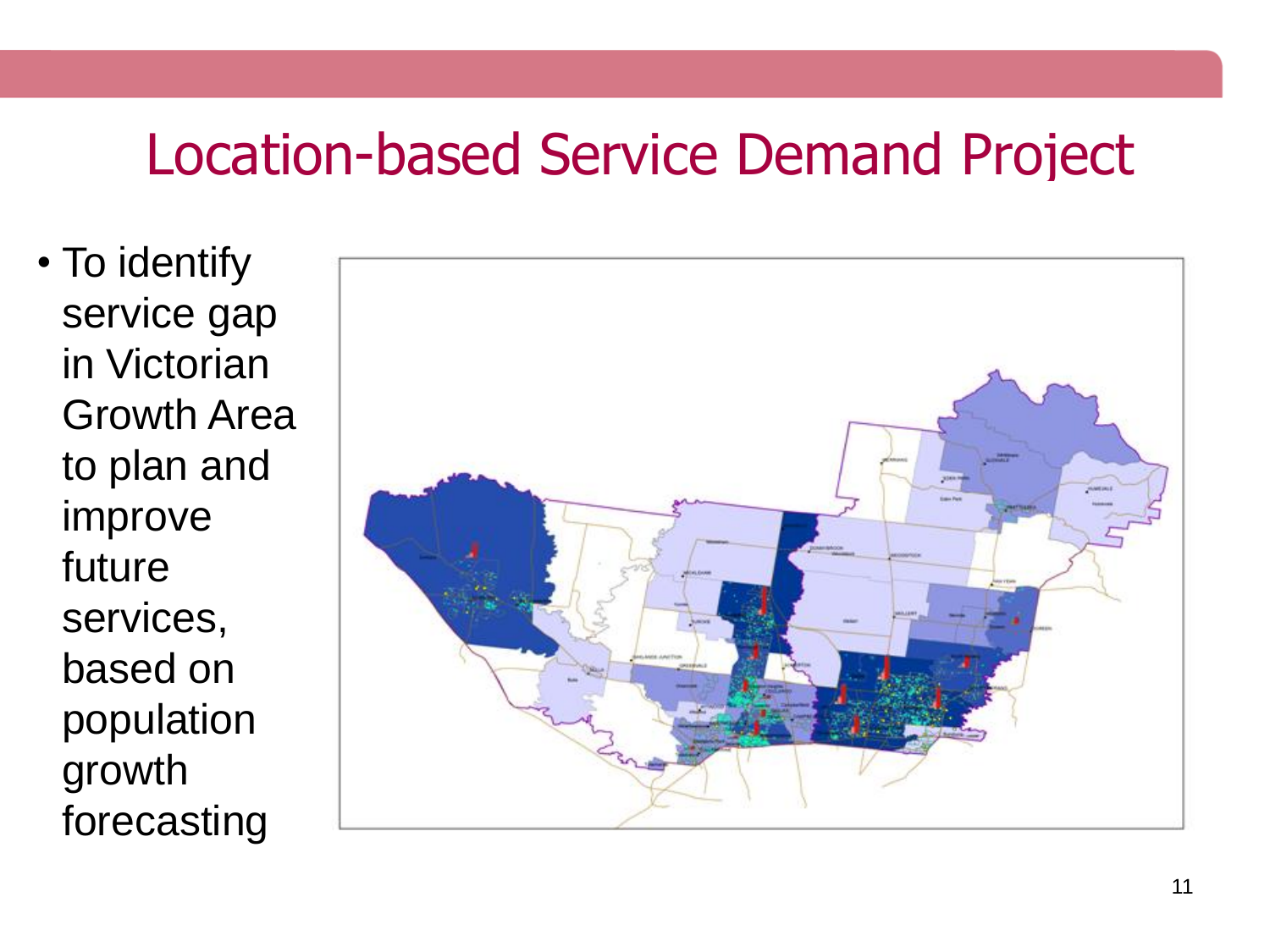## What professional attributes required

#### **Desirable/Mandatory Qualifications**

- A post-graduate qualification in Math/Statistics
- Demonstrated working knowledge of SAS, SAS macros, SAS/STAT
- Proficiency in R

#### **Knowledge and Skills**

- Presentation Skills deliver logical, sequential and succinct presentations
- Verbal Communication conveys ideas in a clear and interesting way

#### **Personal Qualities**

- Conceptual and analytical ability uses analytical and conceptual skills to reason through problems
- Customer Focus committed to delivering high quality outcomes for clients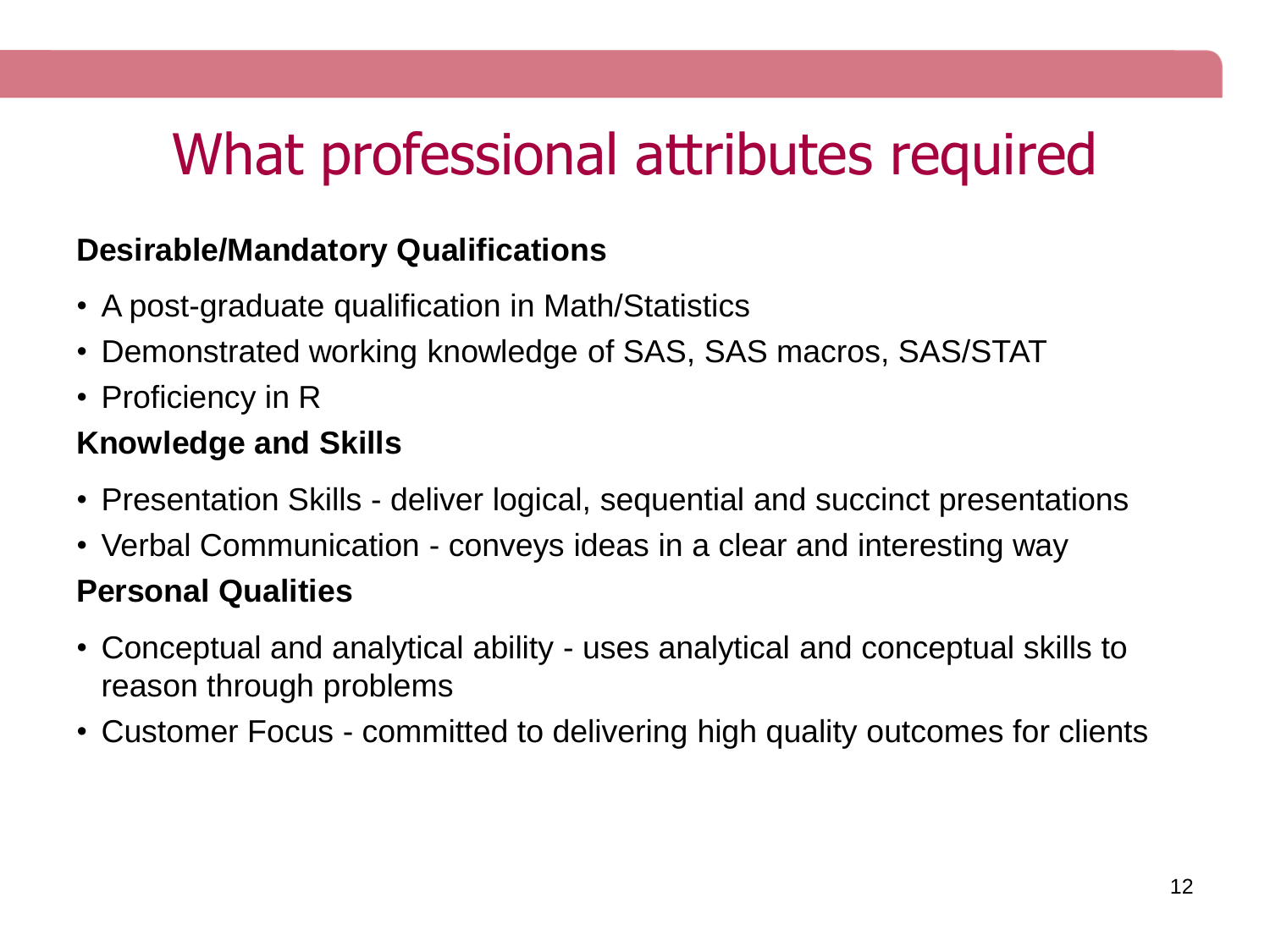#### What maths/statistics grads can contribute

- Data processing, analysis and reporting required
- Modelling and forecasting highly demanded
	- Survival analysis workforce development strategy
	- Time series analysis service demand forecasting
	- Queueing model construction to predict service waiting times and lengths, informing resource relocation
	- Spatial regression and spatial auto-correlation for hot spot identification and analysis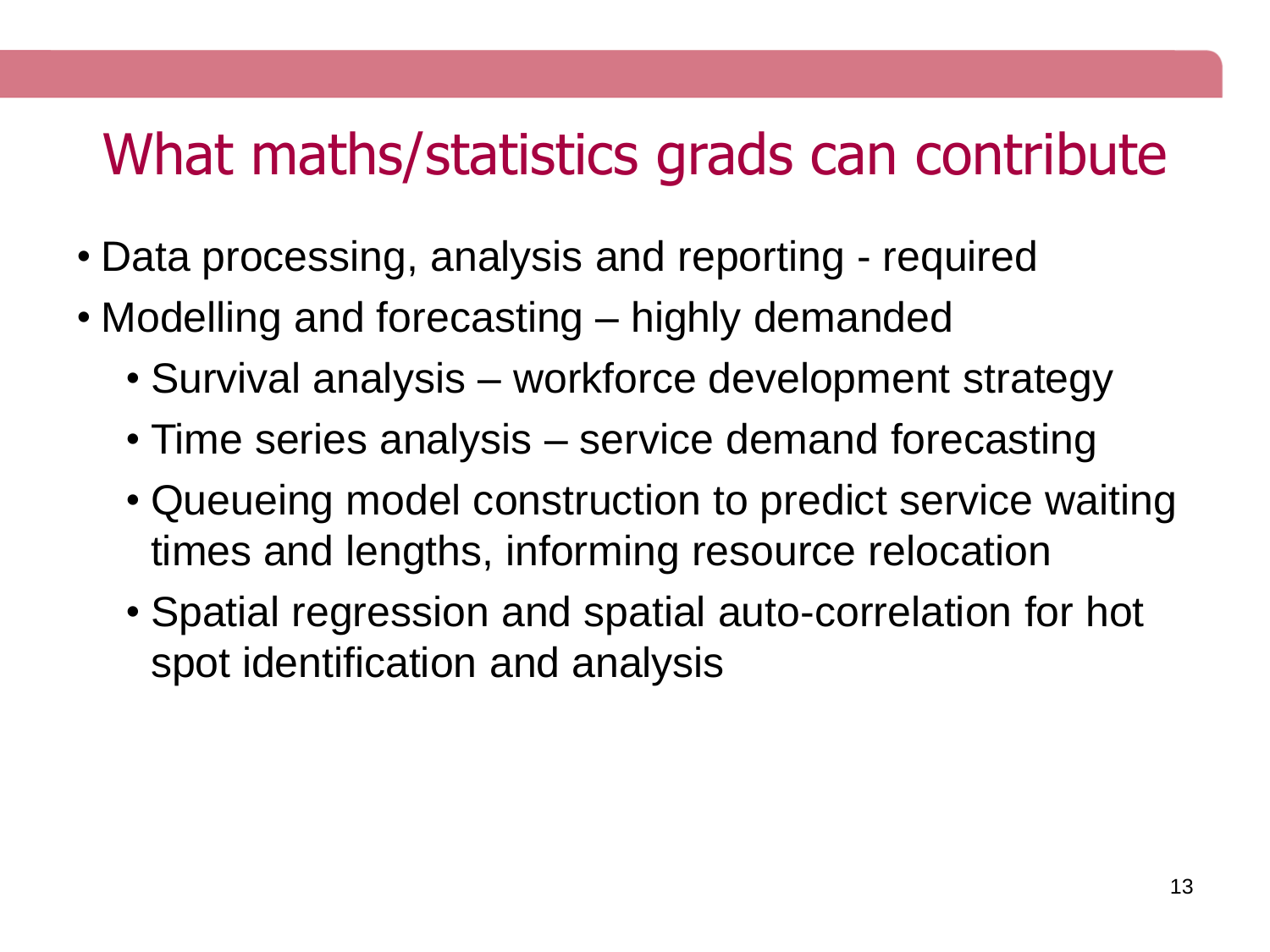## **Partnerships**

- The Centre for Human Services Research and Evaluation will lead the development of the department's evidence base through research and evaluation activities and by undertaking forecasting and modelling in relation to the delivery of human services.
- The Analysis and Partnerships Unit of the Centre will build and manage relationships with knowledge-producing institutions including universities and think tanks, etc.
- Various models of innovation partnership with universities will be built up to drive evidence-based policy and service delivery aligned to DHS strategic objectives.